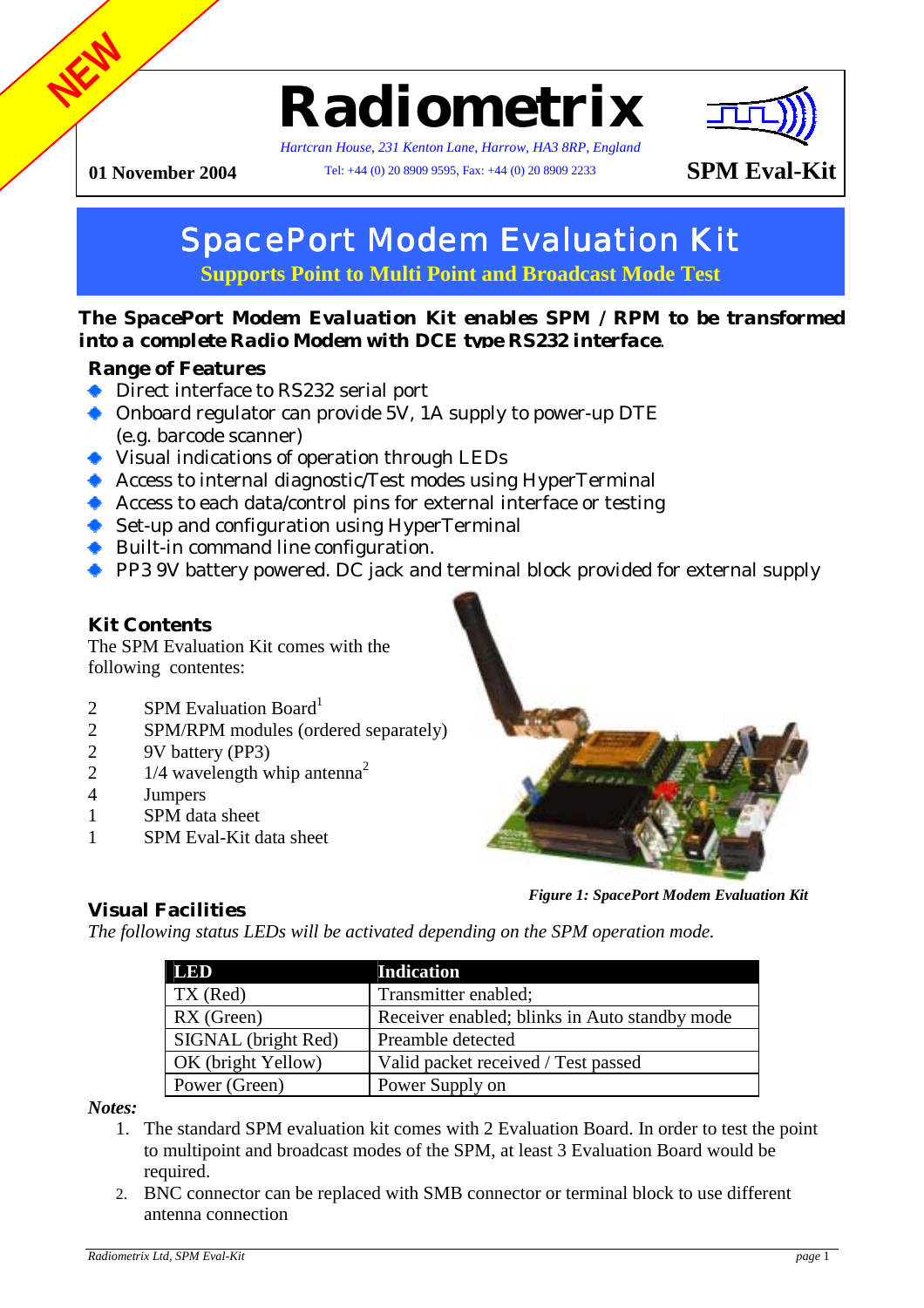## **Additional requirements**

- 1. DB9M DB9F straight through serial cable
- 2. External power supply or DC power adaptor (optional)
- 3. PC/PDA with terminal program (e.g. Hilgraeve HyperTerminal)

On-board regulator (LM340TS) can supply up to 1A current at 5V. The 5V supply line is connected to the pin 9 (Ring Indicator) of DB9F connector which enables any external host to be powered from pin 9 (+5V DC) and pin 5 (GND). Certain CCD barcode scanner can make use of this feature, eliminating the need for additional external power adaptor.

#### **Serial Pin outs – RS232 (EIA/TIA-574) and RS232D (EIA/TIA-561)**

|                                                  | D <sub>B</sub> 9 | <b>DB25</b> | <b>Pin Function</b>  | <b>SPM Eval Kit (DCE)</b> | DTE    |
|--------------------------------------------------|------------------|-------------|----------------------|---------------------------|--------|
| Data Carrier Detect (DCD)                        |                  | 8           | Data Carrier Detect  | Output                    | Input  |
| Data Set Ready (DSR)<br>6(<br>Receive data (RXD) |                  |             | Receive Data         | Output                    | Input  |
| Request To Send (RTS)<br>70                      |                  |             | <b>Transmit Data</b> | Input                     | Output |
| Transmit data (TXD)                              |                  | 20          | Data Terminal Ready  | Input                     | Output |
| 18<br>Clear to sent (CTS)                        |                  |             | Signal Ground        |                           |        |
| Data Terminal Ready (DTR)<br>$\overline{Q}$      | h                |             | Data Set Ready       | Outut                     | Input  |
| $Vcc$ (5V)<br>Signal ground<br>5                 |                  |             | Request To Sent      | Input                     | Output |
|                                                  |                  |             | Clear To Sent        | Output                    | Input  |
| Figure 2: DB9 Serial Port pin label              |                  | 22          | Ring Indicator       | $+5V$ DC output           | Input  |

In certain applications a DB9M to RJ45 adaptor cable will be required to interface SPM to Host. e.g. barcode scanners.



*Figure 3: RJ45 Male and Female connectors* 

| Pin No.        | Name        | Notes/Description             |
|----------------|-------------|-------------------------------|
|                | DSR/RI      | Data Set Ready/Ring Indicator |
| 2              | DCD         | Data Carrier Detect           |
| 3              | <b>DTR</b>  | Data Terminal Ready           |
| $\overline{4}$ | <b>SGND</b> | Signal Ground                 |
| 5              | RD          | Receive Data                  |
| 6              | TD          | Transmit Data                 |
| 7              | CTS         | Clear To Send                 |
| 8              | <b>RTS</b>  | Request To Send               |

## **Interfacing SPM Evaluation Kit to Data Terminal Equipment (DTE)**



The SPM Eval board interface is a 9 way female D type connector. The CTS, DSR and DCD are wired together eliminating the need for special RS232 cables in certain DTE interface configurations.

When using SPM Eval Kit with DTE (e.g. printer and printer driver) which uses DTR/DSR flow control instead of RTS/CTS flow control, the shut down mode should be disabled in configuration by turning SHDN to OFF.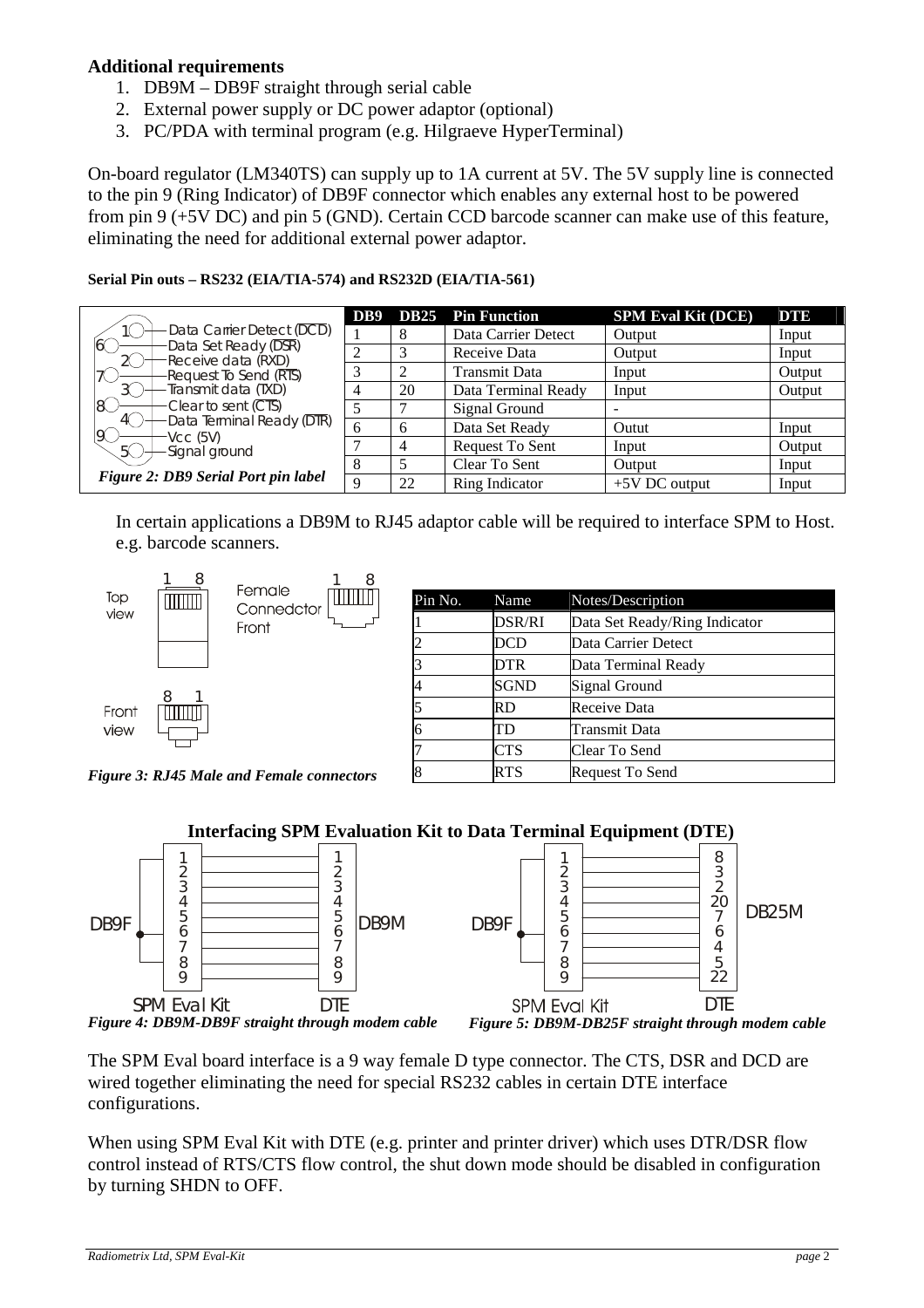SPM implements DTE to DCE flow control using CTS line. CTS is wired together with DSR and DCD in the Evaluation Kit to meet common DTE interface requirement. However, SPM does not implement DCE to DTE flow control using RTS line. DTR line used to wake up the module if SHDN is turned ON and put it to sleep if the Host (DTE) is detached from SPM.

Therefore, if the receiving DTE(B) [e.g. EPoS printer] cannot process [print] received data fast enough, DTE(B) will not be able to stop attached SPM(B) from sending any further data which SPM(B) received from SPM(A). SPM(A) will assume SPM(B) is ready to receive more data every time SPM(B) sends back a packet acknowledgements as SPM buffers are not filled to stop DTE. DTE(A) [PC] will continue to send more data resulting in data corruption in DTE(B). Simple solution is to reduce the baud rate (e.g. 2.400bps) between  $SPM(A)$  and  $DTE(A)$  and use maximum possible baud rate (e.g. 9,600bps) between DTE(B) and SPM(B).



## **SPM Configuration**

To configure the SPM the HyperTerminal should be set with the following settings. ASCII Setup should be left at default settings with no ticks on *Send line ends with line feeds* and *Append line feeds to incoming line ends*.

Hardware flow control should be disabled. Default baud rate of the SPM is 9600bps. However if the default baud rate of the SPM is changed then the baud rate of the HyperTerminal should be matched or DEFAULT jumper should be connected to force the SPM baud rate to 9600bps.

| <b>SPM2_config Properties</b>                                                              | <b>COM1 Properties</b><br>7x | T X                     |
|--------------------------------------------------------------------------------------------|------------------------------|-------------------------|
| Connect To Settings                                                                        | Port Settings                |                         |
| SPM2_config<br>Change (con                                                                 | Bits per second: 9600        |                         |
| Country code: United Kingdom (44)<br>Enter the area code without the long-distance prefix. | Data bits: 8                 |                         |
| 020<br>Area code:                                                                          | Parity: None                 |                         |
| Phone number:                                                                              | Stop bits: 1                 |                         |
| Connect using Direct to Com1<br>Configure                                                  | Elow control: None           |                         |
| E Lise country code and area code<br>F Redal on busy                                       | Advanced                     | <b>Restore Defaults</b> |
| 0K<br>Cancel                                                                               | <b>DK</b><br>Cancel          | <b>Apply</b>            |

*Figure 8: Serial port setting on HyperTerminal to configure SPM*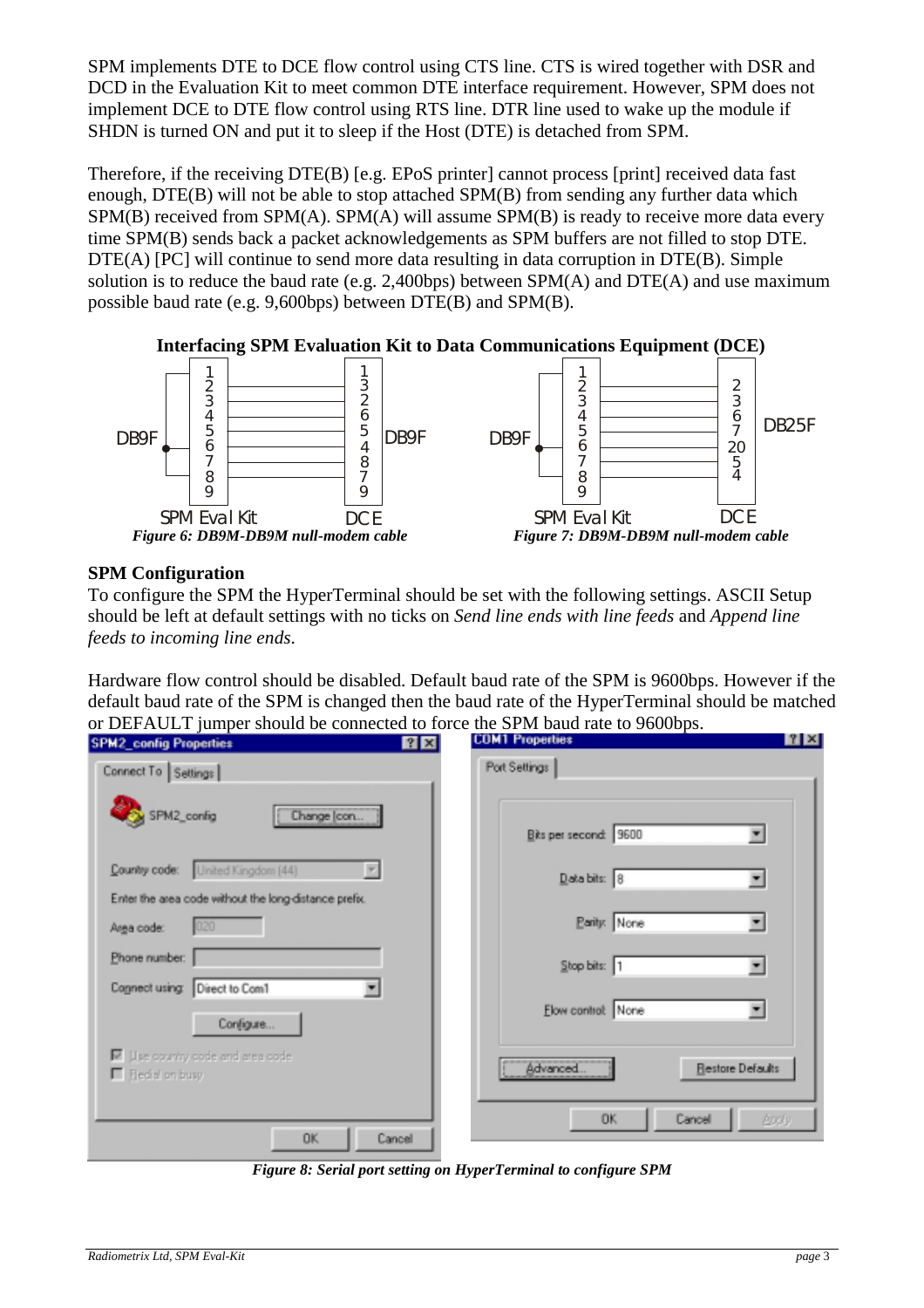SPM has a 2mm pitch pin-out for embedded system applications where PCB space is very limited. However, for the convenience of evaluating the module, separate rows of 0.1" pitch pin headers are provided on both sides of the SPM sockets.

Oscilloscope probes can be easily connected on these to monitor data transmission on each stage from serial RS232 type data entering SPM, FRPC transmitting packetised data, SPM on receiving end sending serial data to attached Host and sending back Packet Acknowledgements.

Oscilloscope screen capture below were taken during a large file transfer at 115,200bps using HyperTerminal with ZMODEM setting. They were captured on Laptop from Tektronix TDS2024 Digital Storage Oscilloscope fitted with TDS2CM Communications Extension Module. The wireless RS232 link was established using SPM Evaluation Kit with SPM2-433-28.



*Figure 9: Serial RS232 data transmission and reception with hardware flow control* 

TXD-RS232 is the inverted RS232 data at TTL level entering the SPM module at 115,200bps.

RPM sends the collected data bytes with necessary site, unit and other control information bytes to FRPC. CTS flow control is set high when the SPM buffer reaches about 66% full, to prevent attached PC from sending further data bytes.

FRPC packetises all the bytes from RPM with preamble, synch byte, check sum and encodes each 8-bit byte into a 12-bit code for reliable transmission over the radio. TXD/AF trace is the packetised data transmission from FRPC to TXD pin of radio transceiver within the SPM module.

RXD-RS232 is the received inverted RS232 data at TTL level sent by SPM to attached host PC. It can be seen from the trace that the RS232 data stream coming into SPM is broken into two parts and transmitted as two packets.

SPM will not transmit the next packet until an acknowledgement for the previously transmitted packet is received if the ACKMODE is turned ON as shown in the following oscilloscope screen capture.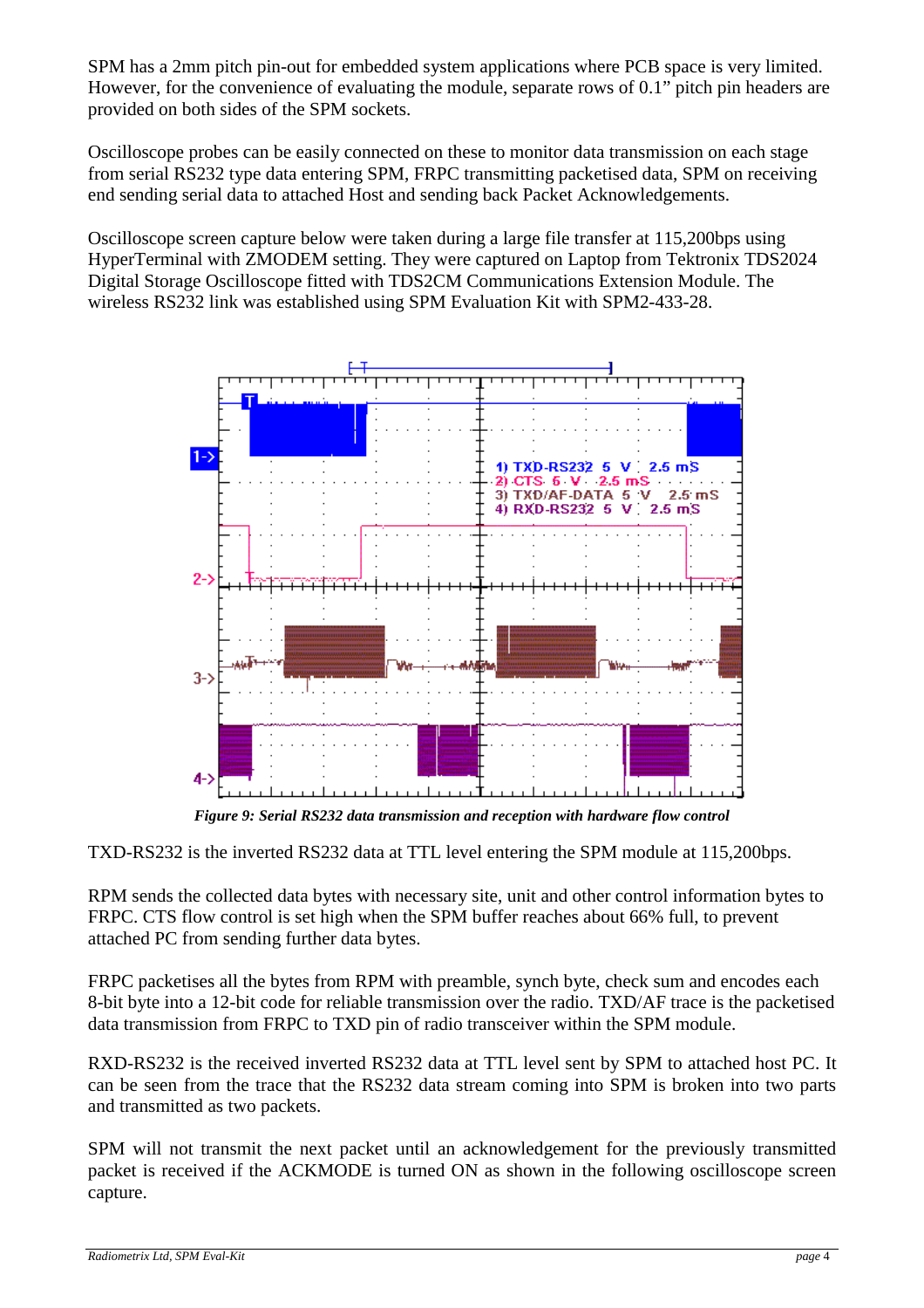

*Figure 10: Serial RS232 data transmission with packet acknowledgement* 

By turning the ACKMODE OFF, the overall data throughput can be increased up to 55kbps with SPM2-433-28. In this fast mode, SPM(A) will not wait for a packet acknowledgement from SPM(B).

| Zaoden file send for SPM2             |                         |                |                           |                                                                                  |  |
|---------------------------------------|-------------------------|----------------|---------------------------|----------------------------------------------------------------------------------|--|
| Sending C.We Documents lam2, lest doc |                         | <b>Sending</b> |                           |                                                                                  |  |
| Last event: Tending                   | Files Toll              |                |                           | <b>First 1 of 1</b>                                                              |  |
| Serving                               | Flatime 31              | <b>Slave</b>   | <b>Seiding</b>            | Fiekey, D                                                                        |  |
|                                       | 34Bit of 1044K          | <b>The</b>     |                           | TEM: of 1944K                                                                    |  |
| Reserve 100342<br>000006              | Throughand: 32000 hps:  | Elegand        | 000020<br>Renaining 0002% | Trengtout: ISI240 bpc.                                                           |  |
|                                       | <b>Cancel</b><br>puber. |                |                           | <b>Cancer</b><br>pps/hpr.                                                        |  |
|                                       |                         |                |                           | Zweden file send for SPM2<br>C My Documents/spin2 tant doc<br>Last need: Sending |  |

*Figure 11: File transfer with ACKMODE ON* Figure 12: File transfer with ACKMODE OFF

In broadcast mode, same data/file can be transferred to several hosts attached to SPM Eval Kits at the same time. ACKMODE is should also be turned OFF in broadcast mode otherwise the acknowledgements from multiple slave SPMs will cause master SPM hang up.

Usually point-to-multipoint communication is used by a host (e.g. microcontroller) which can pull the SETUP line low and send the command ADDR [new unit address] to change address dynamically to communicate with several other hosts by addressing them individually. This can be simulated in Evaluation Kit by inserting SETUP jumper and typing the new dynamic unit address using HyperTerminal with its flow control disabled.

The SETUP jumper should be removed before pressing the Carriage Return (0Dhex) key. SPM will echo back with dot (2Ehex) to confirm address change. If SETUP jumper is not removed, SPM will remain in configuration mode. Flow control in HyperTerminal should be set to HARDWARE for higher baud rate data transfer.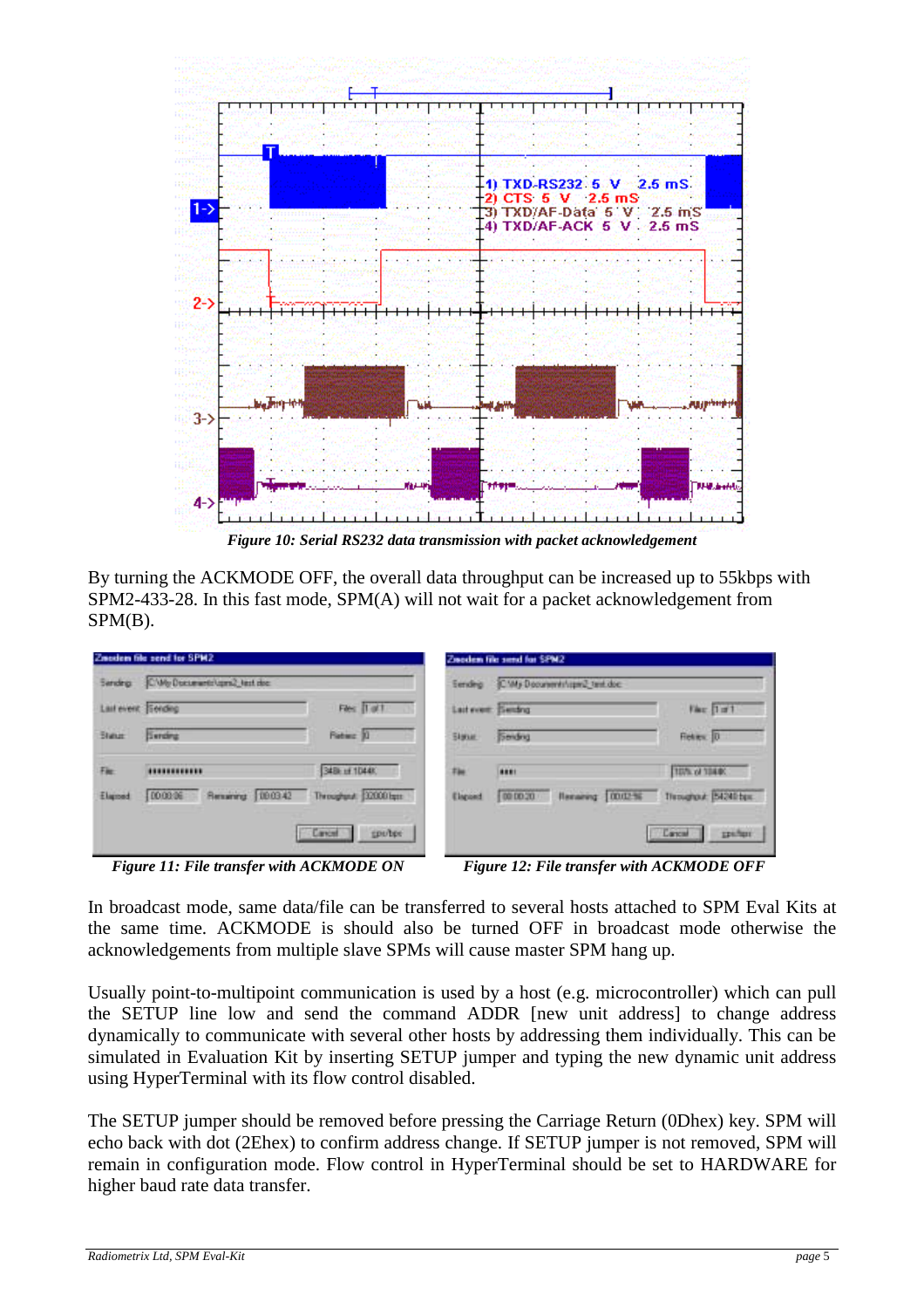

*Figure 13: Near continuous streaming of data packets with ACKMODE OFF* 

SPM2-433-28 implements a very efficient data buffer management algorithm. In most cases at low or default baud rates (e.g. 9600bps), it is capable of transmitting continuous stream of serial data without asserting CTS line (no flow control) as shown below and transmit the data packets in short bursts with long gaps between RF transmission minimising the air-time usage.



*Figure 14: SPM2-433-28 receiving from DTE continuously without asserting CTS at 9600bps*